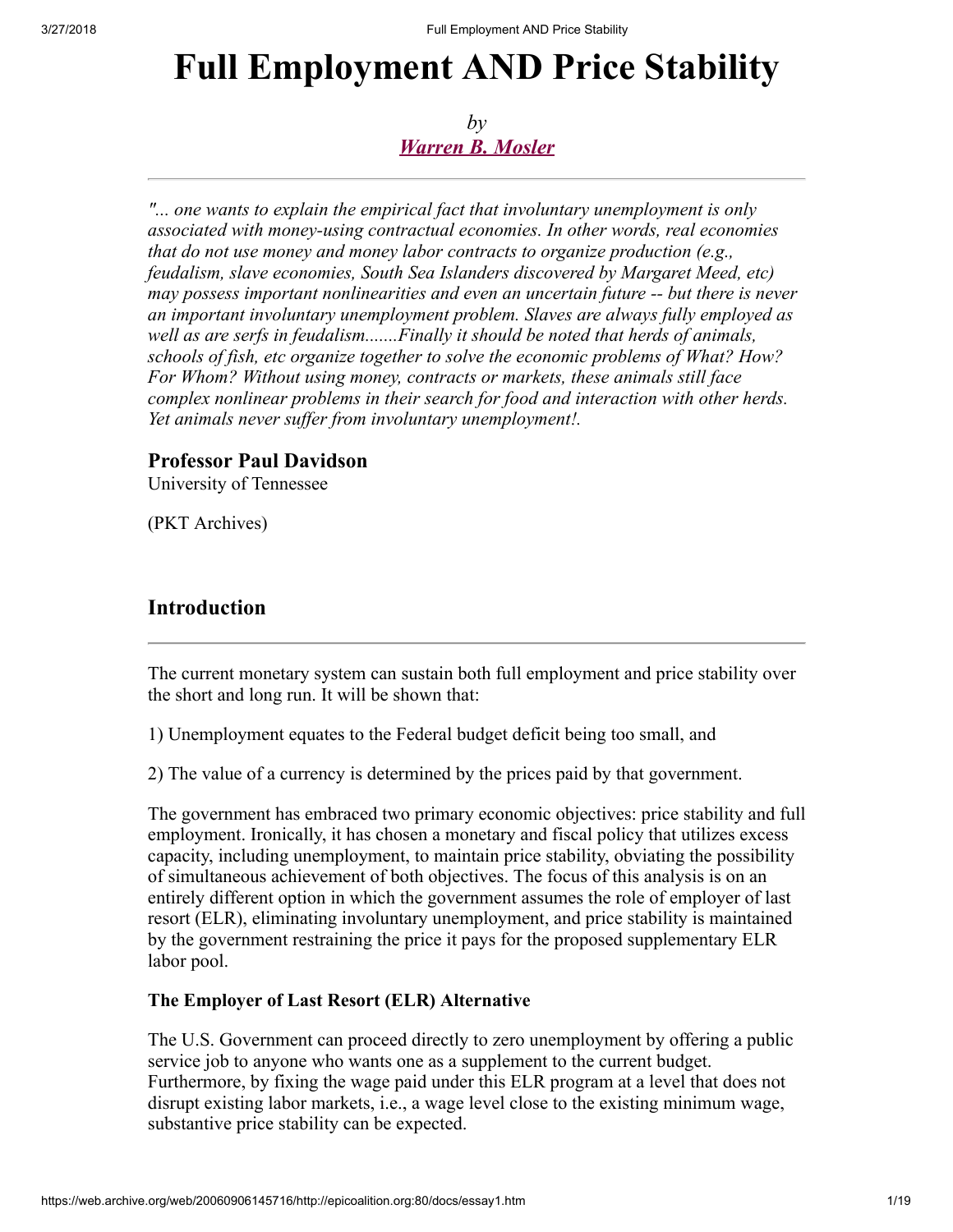The ELR program allows for the elimination of many existing government welfare payments for anyone not specifically targeted for exemption, as desired by the electorate. Minimum wage legislation would no longer be needed. Labor would welcome the safety net of a guaranteed job, and business would recognize the benefit of a pool of available labor it could draw from at some spread to the government wage paid to ELR employees. Additionally, the guaranteed public service job would be a counter- cyclical influence, automatically increasing government employment and spending as jobs were lost in the private sector, and decreasing government jobs and spending as the private sector expanded.

This ELR proposal at one level resembles workfare, which has been rejected by Congress, though some state welfare reform programs are not unlike workfare. However, unlike this ELR proposal, the state programs may be serving to create a new class of sub-minimum wage employees who are replacing regular public employees.

The ELR proposal also has characteristics similar to the current Federal unemployment compensation policy. There are, however, significant differences as unemployment is 1) compensation is payment for not working, 2) temporary, 3) does not cover everyone, and, 4) is less than the proposed ELR wage.

In addition to zero unemployment, it will be shown that this ELR policy establishes price stability not entirely unlike many proposed income policies have been designed to do. However, an ELR program would, nonetheless, face stiff opposition as it allows the federal budget deficit to float, with a high probability of permanent and growing deficits. For example, using rough estimates, if the government employed 8 million new public servants at, say, \$12,500 per year, that would be a new expense of \$100 billion. Subtract from this some portion of approximately \$50 billion currently spent on unemployment compensation, \$15 billion spent on AFDC, and over \$20 billion spent on food stamps that may be reduced, and the net may be an additional \$50 billion of annual deficit spending. Therefore, this study will first focus on why the fear of deficits per se is unwarranted.

## Taxing, Spending, and Borrowing with a Non-Convertible Currency

The U.S. dollar is not legally convertible into anything by the government on demand. It is, however, designated by the government as the only means of discharging federal tax liabilities. Tax liabilities are an ongoing debt the private sector owes the government, and they create a continuous need for dollars. The private sector obtains the needed dollars primarily as payment for the transfer of real goods and services to the government, and it is government spending or lending that provides the dollars needed to pay taxes. For purposes of this analysis, government spending includes spending by the government or any of its agents. For example, when the central bank buys foreign currency, it is the same, for cash flow analysis, as the treasury buying military equipment. This is commonly referred to as viewing the treasury and central bank on a consolidated basis.

The imperative of taxation is to create sellers of real goods and services willing to exchange them for the unit of account selected by the government. Dollar denominated tax liabilities function to create sellers of real goods and services who must have dollars to extinguish their tax liabilities. Raising revenue, per se, is of no consequence to the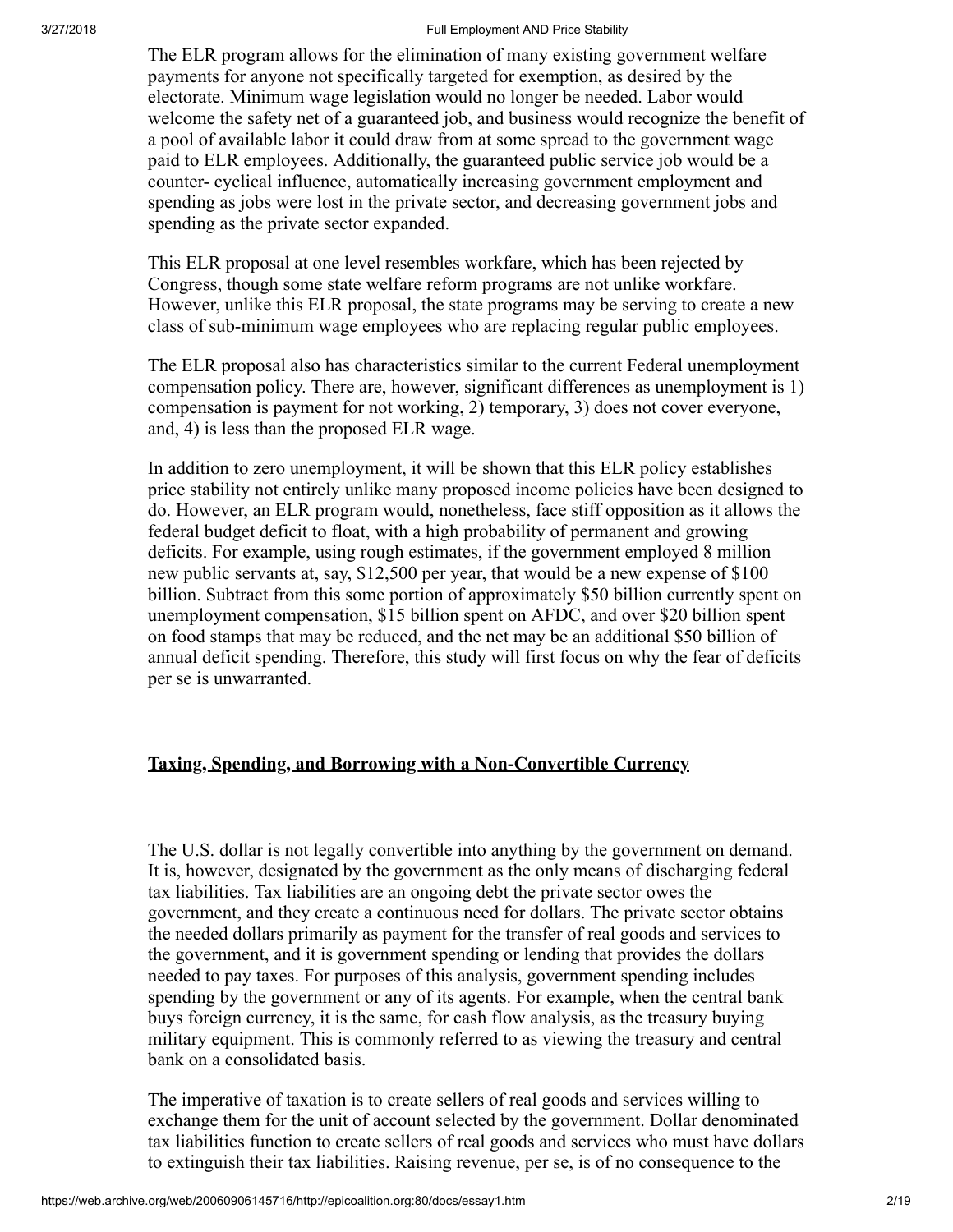government, as dollars are not a limited government resource, but a liability, or tax credit, that can be issued at will. The government's ability to raise revenue does not limit what it is able to purchase. The purchasing power of the government is limited only by what is offered for sale in exchange for dollars.

Adam Smith (page 312, Cannan Edition) recognized this Chartalist view:

"A prince, who should enact that a certain proportion of his taxes should be paid in a paper money of a certain kind, might thereby give a certain value to this paper money; even though the term of its final discharge and redemption should depend altogether upon the will of the prince."

Cannan's summary of this paragraph reads:

"A requirement that certain taxes should be paid in particular paper money might give that paper a certain value even if it was irredeemable."

This was also well understood by British colonial governors:

"In those parts of Africa where land was still in African hands, colonial governments forced Africans to produce cash-crops no matter how low the prices were. The favorite technique was taxation. Money taxes were introduced on numerous items: cattle, land, houses, and the people themselves. Money to pay taxes was got by growing cash crops or working on European farms or in their mines." (Rodney, 1972, page 165, original emphasis)

In his Treatise on Money, volume 1, page 4, John Maynard Keynes wrote "...and in addition the State claims the right what thing corresponds to that which discharges obligations."

There is little evidence that this once common understanding of non-convertible money has survived the era of convertible commodity money.

## Treasury Securities and Interest Rate Maintenance

In the commercial banking system loans create deposits as an accounting entry. Commercial bank reserve accounts at the Fed can be thought of as non-interest bearing checking accounts at the Fed, and reserve requirements can be thought of as minimum balance requirements. Reserve balances are assets of the member bank, and bank liabilities are assets of the Fed.

The consolidated ledger for the entire banking system is always in balance, with the exception of a few operating factors, such as checks in the process of clearing. When any bank transfers money to another bank, the first bank's deposits are reduced and the second bank's deposits are increased. Total deposits in the commercial banking system remain unchanged: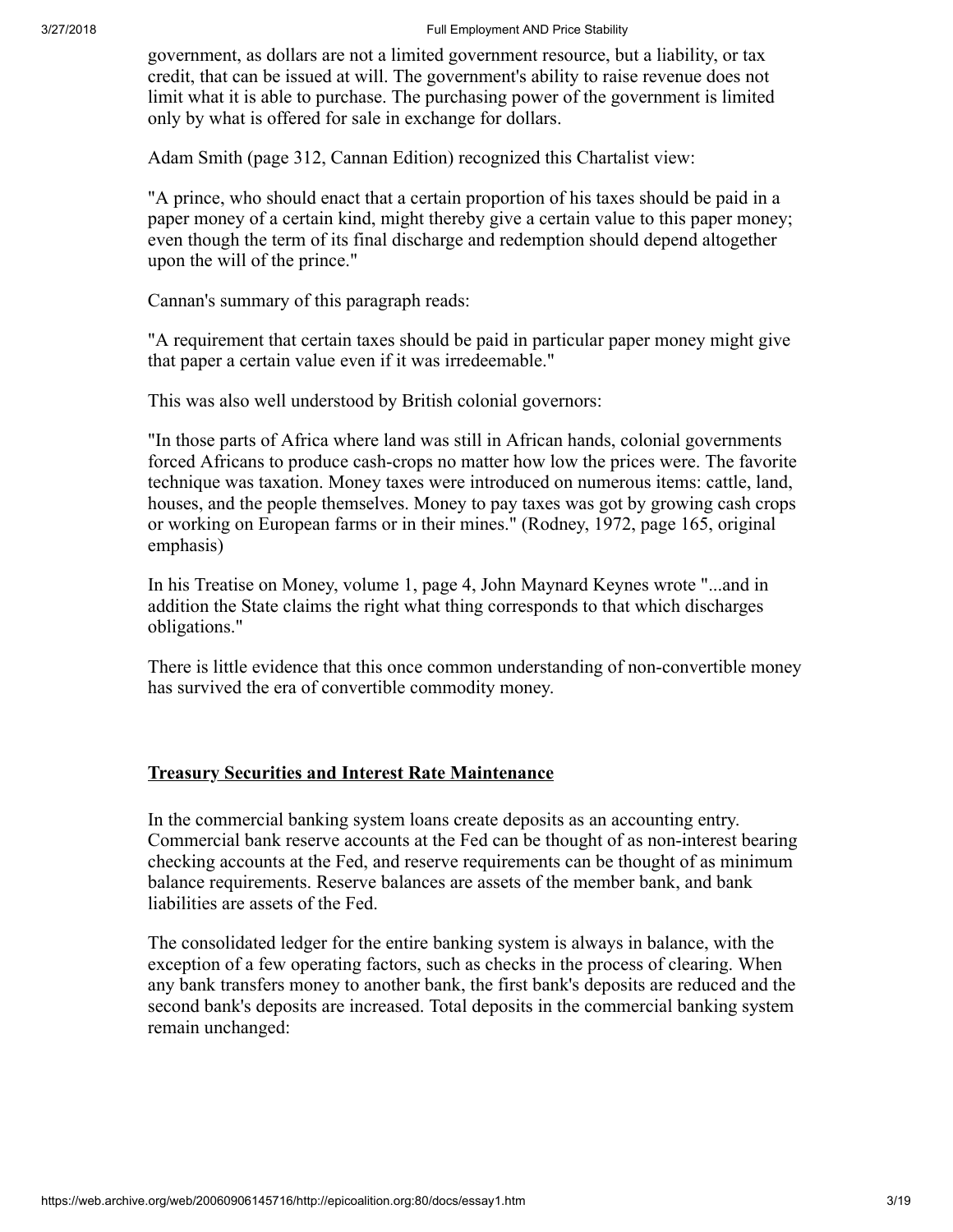

Bank A and Bank B are in balance. They have each originated 100 in loans and credited the proceeds to the borrower's checking account.



Bank A has lost its deposit to Bank B. The banking system in aggregate is still in balance, though Bank A's reserve account at the Fed is overdrawn by 100 and Bank B's reserve account has a positive balance of 100. In this case, Bank A can borrow from Bank B. It is possible to restore balance without intervention by the Fed.

If, however, commercial bank A's depositor writes a check to the U.S. Treasury payment of taxes, the Fed debits the reserve account of Bank A and credits the Treasury's account at the Fed. Total bank deposits in the commercial banking system are reduced while total loans remain unchanged: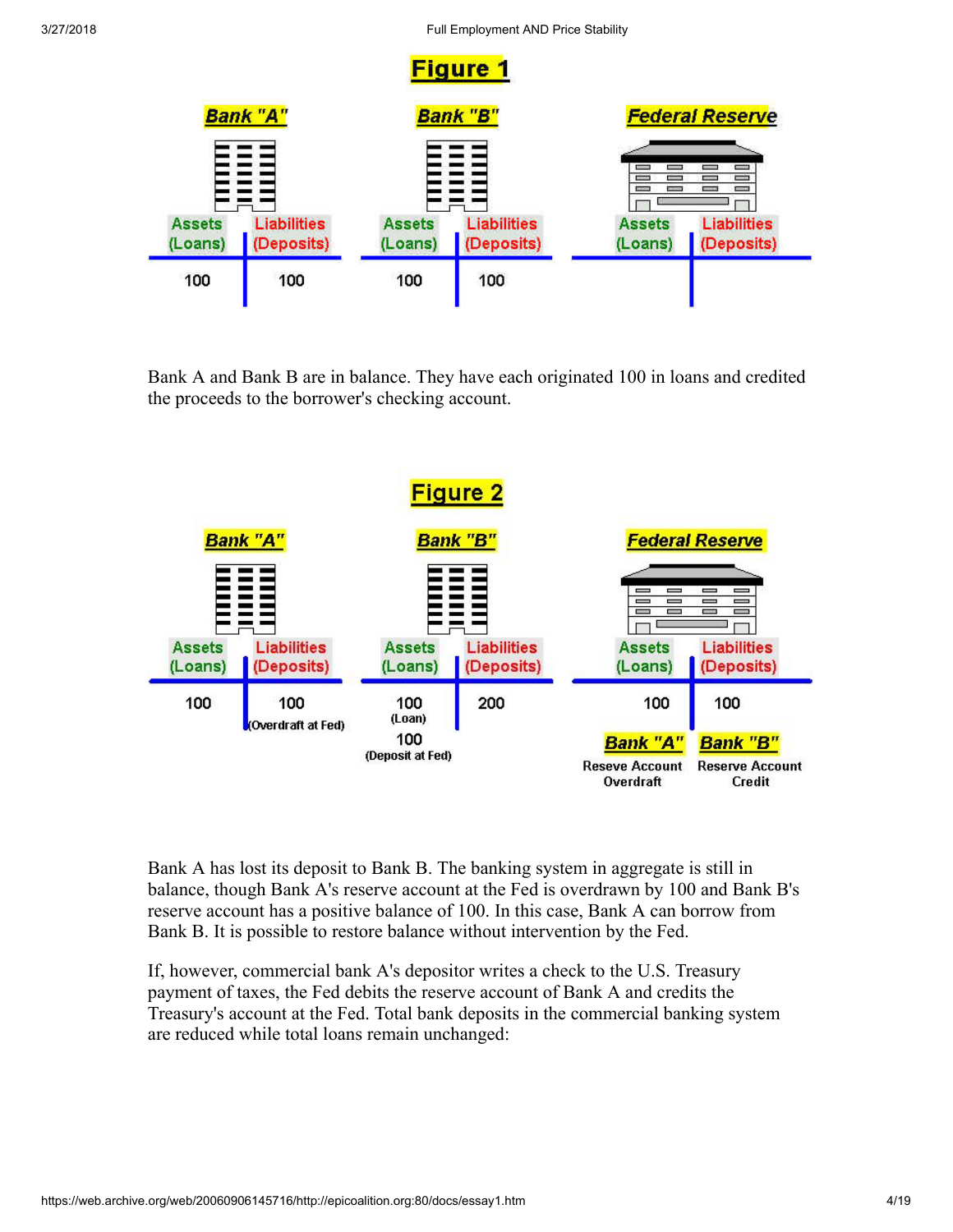

Bank A and Bank B are in balance. They have each originated 100 in loans and credited the proceeds to the borrower's checking account.



Bank A's depositor has made a payment to the Treasury's account at the Federal Reserve. The Fed debits the reserve account of Bank A, and credits the Treasury's account at the Fed. The banking system now has an overdraft at the Fed, known as a reserve deficiency, of 100. In this case, Bank A's reserve account is overdrawn. If Bank A borrows from Bank B, the deficiency moves to Bank B and Bank B's reserve account is overdrawn. If either bank originates a new loan and creates a new deposit, assets and liabilities will increase equally, leaving the size of the deficiency unchanged. Nor will repayment of existing loans modify the deficiency.

For all practical purposes, a system wide deficiency in the commercial banking system can only be alleviated by a transfer of funds from the Fed to the reserve account of a member commercial bank. When the Fed credits a member bank's reserve account and debits its own account, total reserves in the commercial banking system are increased. In this simple case, if the Federal Reserve loans 100 back to Bank A, the banking system regains balance. Beginning with the deficiency condition: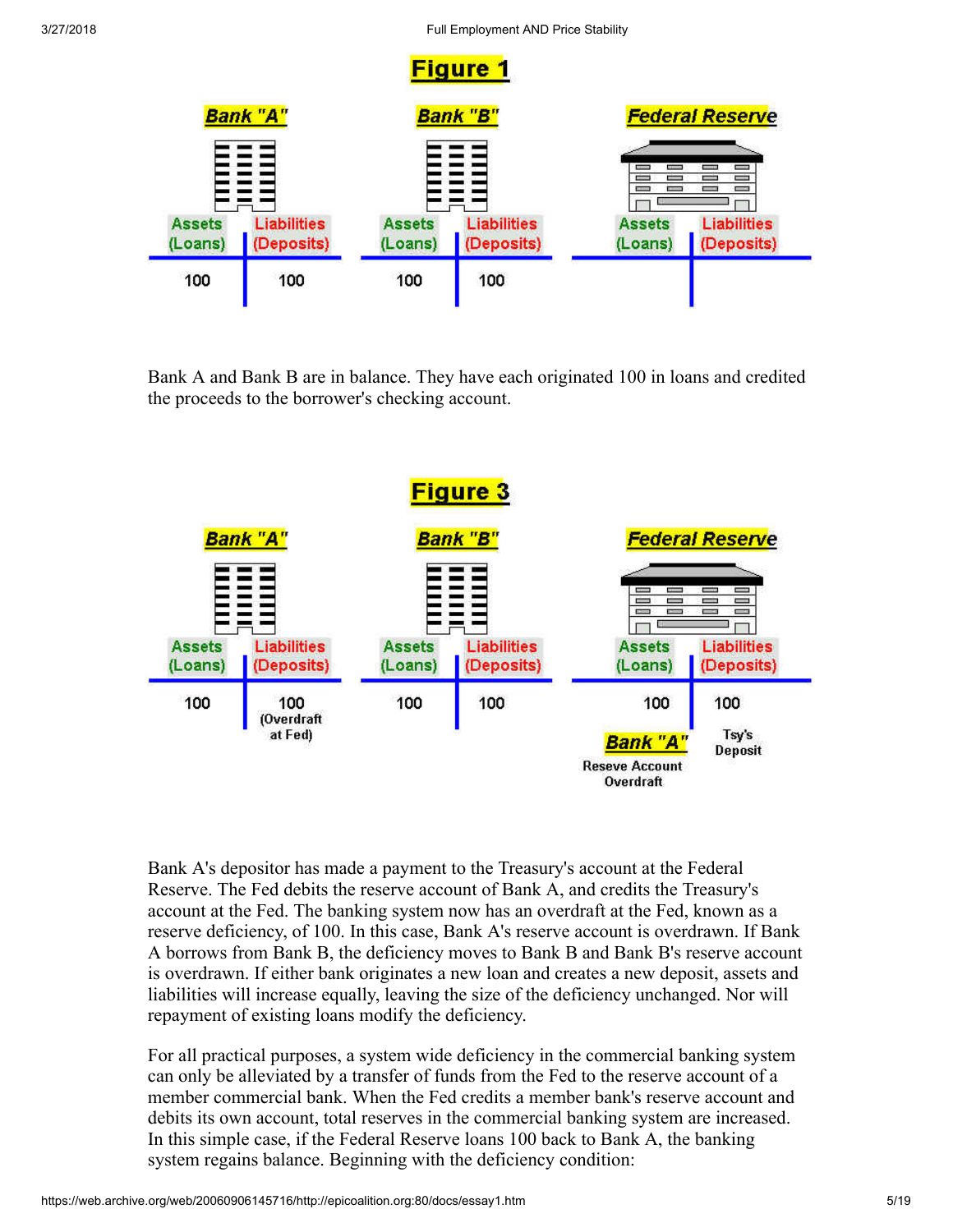

The Fed replaces an overdraft with a loan:



Even if Bank A did not cover the deficiency, the Fed will book the overdraft as a loan and charge an appropriate penalty. In that way, a deficiency is always covered by a loan from the Fed. The variable is the rate, and possibly the collateral demanded by the Fed to secure the mandatory loan.

Should government spending exceed tax receipts, there is a budget deficit as defined for accounting purposes. Government spending is generally done via a credit to a commercial bank's reserve account at the Fed, and an offsetting debit of the Treasury's account at the Fed. The credit to the member bank's reserve account is all that affects the private sector, as any offsetting transactions between the Fed and the Treasury's account at the Fed are entirely outside the commercial banking system, and are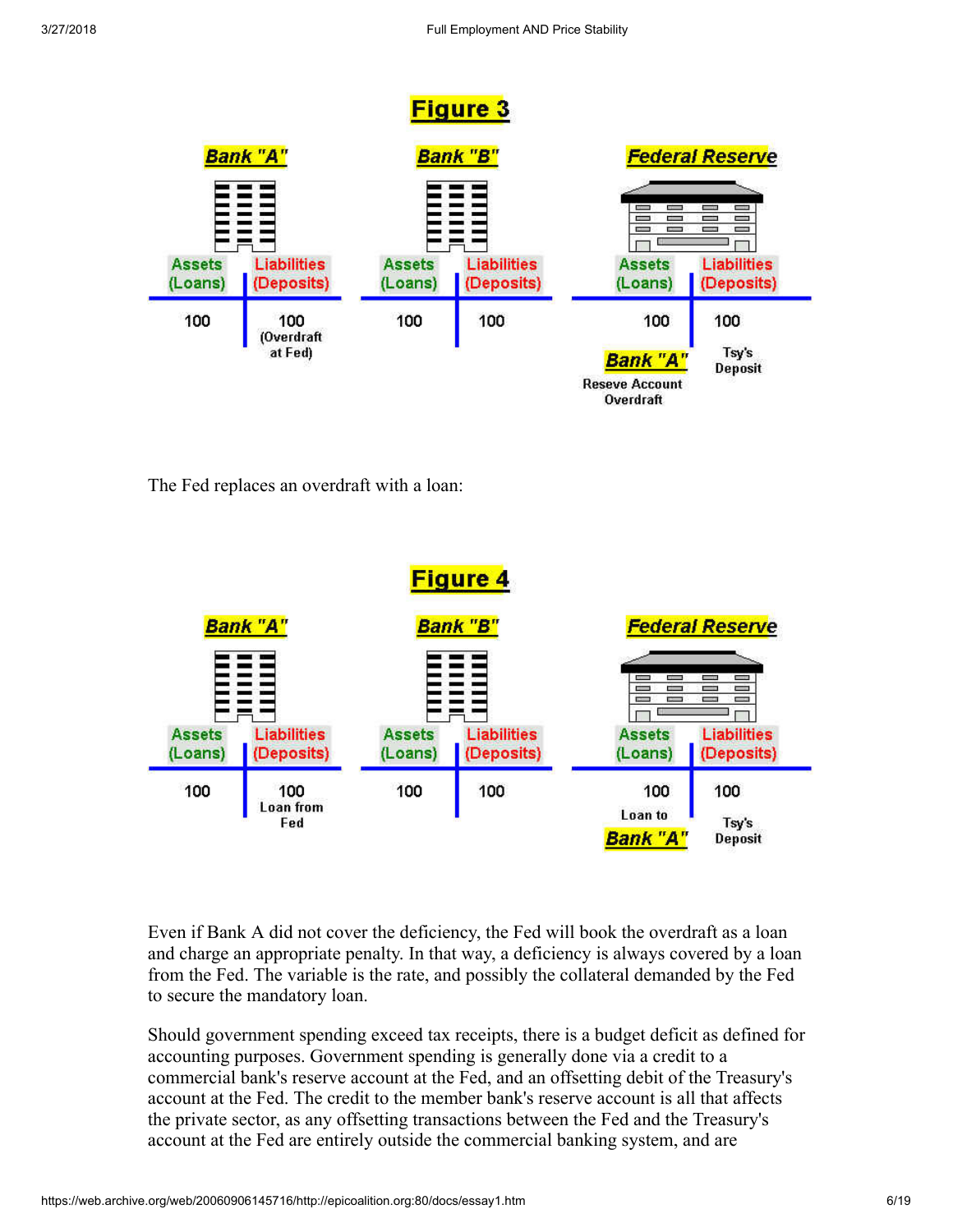offsetting entries on the government's consolidated balance sheet of the Treasury and the Fed.

Let us assume the commercial banking system is in balance with all banks satisfied with their current reserve balances as in figure 4:



A 100 payment from the Treasury to Bank B's customer is facilitated by the Fed debiting the Treasury's Fed account and crediting Bank B's reserve account:



Assuming for simplicity there are no reserve requirements, this creates an imbalance in the commercial banking system known as a system wide reserve excess. Since reserve accounts are not interest bearing, a bank with a reserve excess will attempt to loan those funds to another bank. With no other banks in deficit at the Fed, the overnight rate, known as the fed funds rate, would fall to 0 bid. Banks would be unwilling to pay interest to attract overnight deposits that don't earn interest.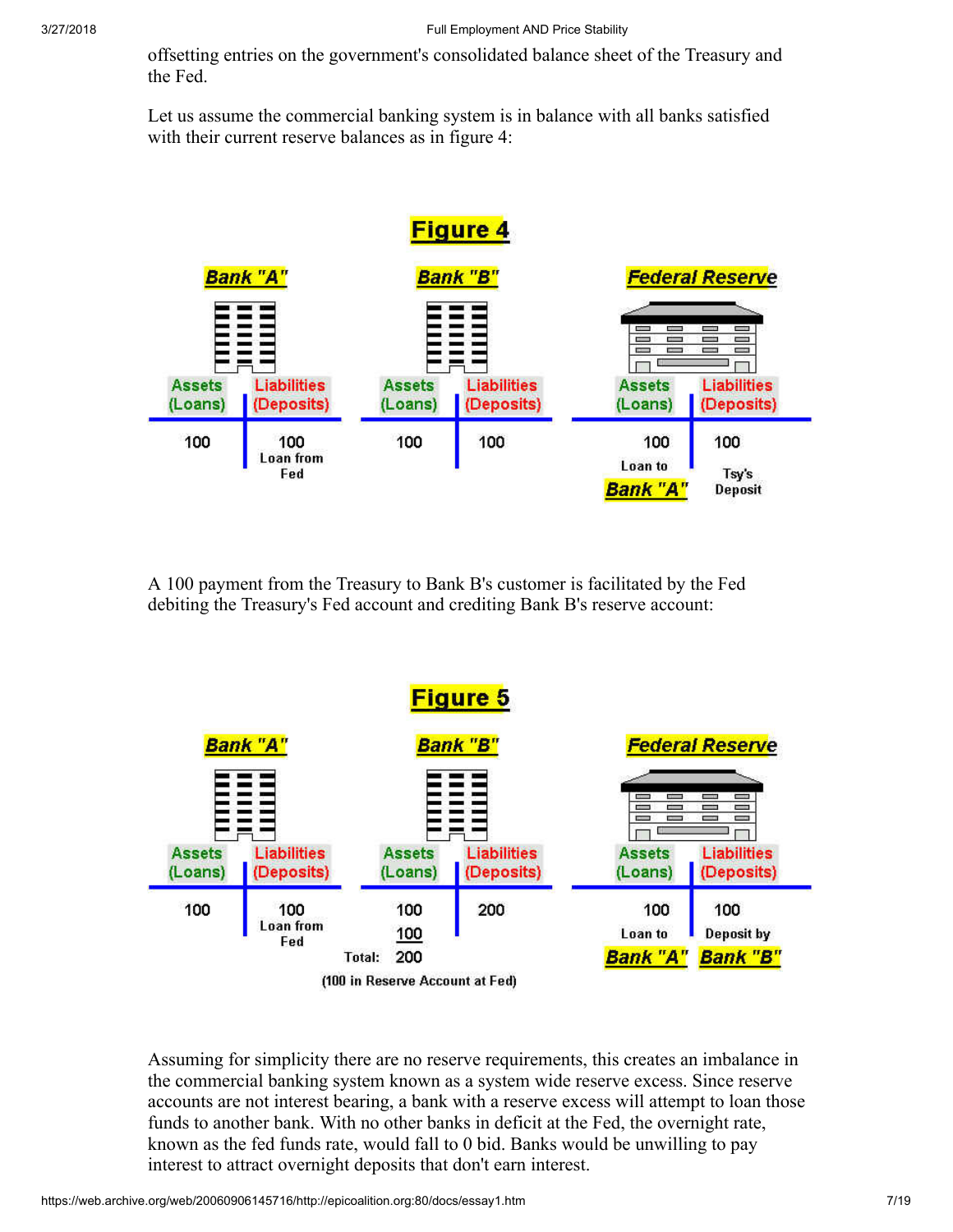Excess reserves do have value if they can be utilized to repay loans from the Fed, to purchase new Treasury securities from the Treasury, or to purchasing existing Treasury securities from the Fed's current portfolio. All of these constitute the transfer of funds to the Fed. Only a transfer of funds from the commercial banking system to the Fed can diminish a reserve excess.

Purchases and sales of securities by the Fed are called open market operations. The normal operating procedure is for the Fed to offset factors that cause reserve imbalances, called operating factors, with open market operations. Operating factors include any transfers between commercial banks and the Fed, and other items that effect reserve balance including changes in uncleared checks, known as "float", and changes in cash in circulation.

The sale of newly issued government securities by Treasury affects the private sector in exactly the same way as the sale of securities by the Fed from its portfolio of existing government securities. In either case, funds held by the private sector are transferred to the Fed, the government securities are credited to a member bank's account, and a reserve drain equal to the proceeds of the securities sale results.

**Figure 5** Bank "B" Bank "A' <del>iederal Reserve</del>  $\equiv$  $\equiv$  $\Box$ e П **Liabilities Liabilities Assets Liabilities Assets Assets** (Loans) (Deposits) (Loans) (Deposits) (Loans) (Deposits) 100 100 100 200 100 100 Loan from Deposit by 100 Loan to Fed **Bank "A" Bank "B"** Total: 200 (100 in Reserve Account at Fed)

Beginning with a reserve excess of 100:

The Fed sells 100 Treasury securities to Bank B: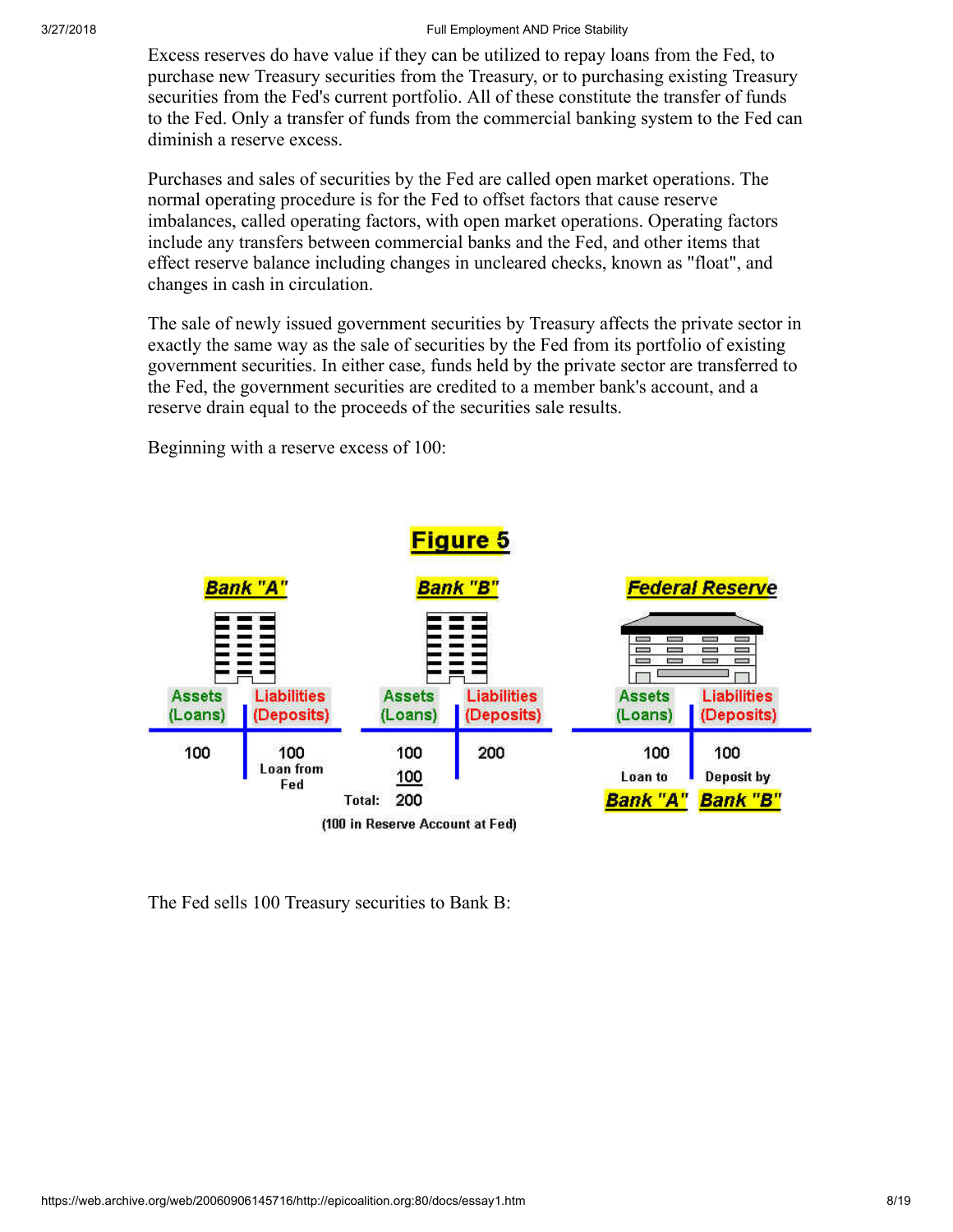

Now, Bank B is willing to pay interest to keep its deposits as it has 100 of interest bearing loans and 100 of interest bearing Treasury securities to fund.

A system wide reserve excess or shortage can only be offset by transfers of funds to and from the Fed. If the government wishes to maintain an interest rate between "0 bid", the condition coincident with a reserve excess, and "no offers", the result of a reserve deficiency, it must offset operating factors that cause these conditions. Some form of interest bearing deposits, such as Treasury securities, must be offered in the case of a reserve excess. Funds are loaned, either directly (including overdrafts) or via open market purchases of securities, in the case of a reserve deficiency.

The Fed requires member banks to maintain minimum reserve balances known as required reserves. These do not pay interest, and therefore reserve requirements constitute a bank tax equal to the rate of interest banks must pay the Fed to borrow the required reserves, or, from another point of view, the interest foregone by leaving money in non-interest bearing reserve accounts. Currently the Fed enforces certain minimum reserve requirements. A reserve excess or deficiency is defined as the banks having either an excess of reserves above the required level or a reserve total that is below the required level.

Technically, the concept of the Fed being the only source of net reserves follows directly from a lag reserve accounting system wherein reserve requirements are based on deposits from a previous time period. Since reserve requirements are determined by a deposit count from a previous time period, and reserve accounts do not pay interest, demand for reserves is inelastic. Increasing or decreasing loans, and thereby deposits, for example, does change future reserve requirements, but cannot alleviate a current imbalance.

Even with a lead system, as the U.S. had in the 1960's, practical considerations of short term inelasticities of bank loan portfolios result in the same Fed policy of acting only defensively in the money markets (Basil Moore, Horizontalists and Verticalists, 1988). In other words, the Fed can only react to imbalances by offsetting them. The Fed does not have the option to act proactively to add or drain reserves to directly alter the monetary base unless it is prepared to accept either a 0 bid interest rate, or an interest rate coincident with a reserve deficiency at one or more member banks. However, as a reserve deficiency is automatically booked as a loan, the Fed's only real option is to set the price its loan of needed reserves to the commercial banking system. This is the basis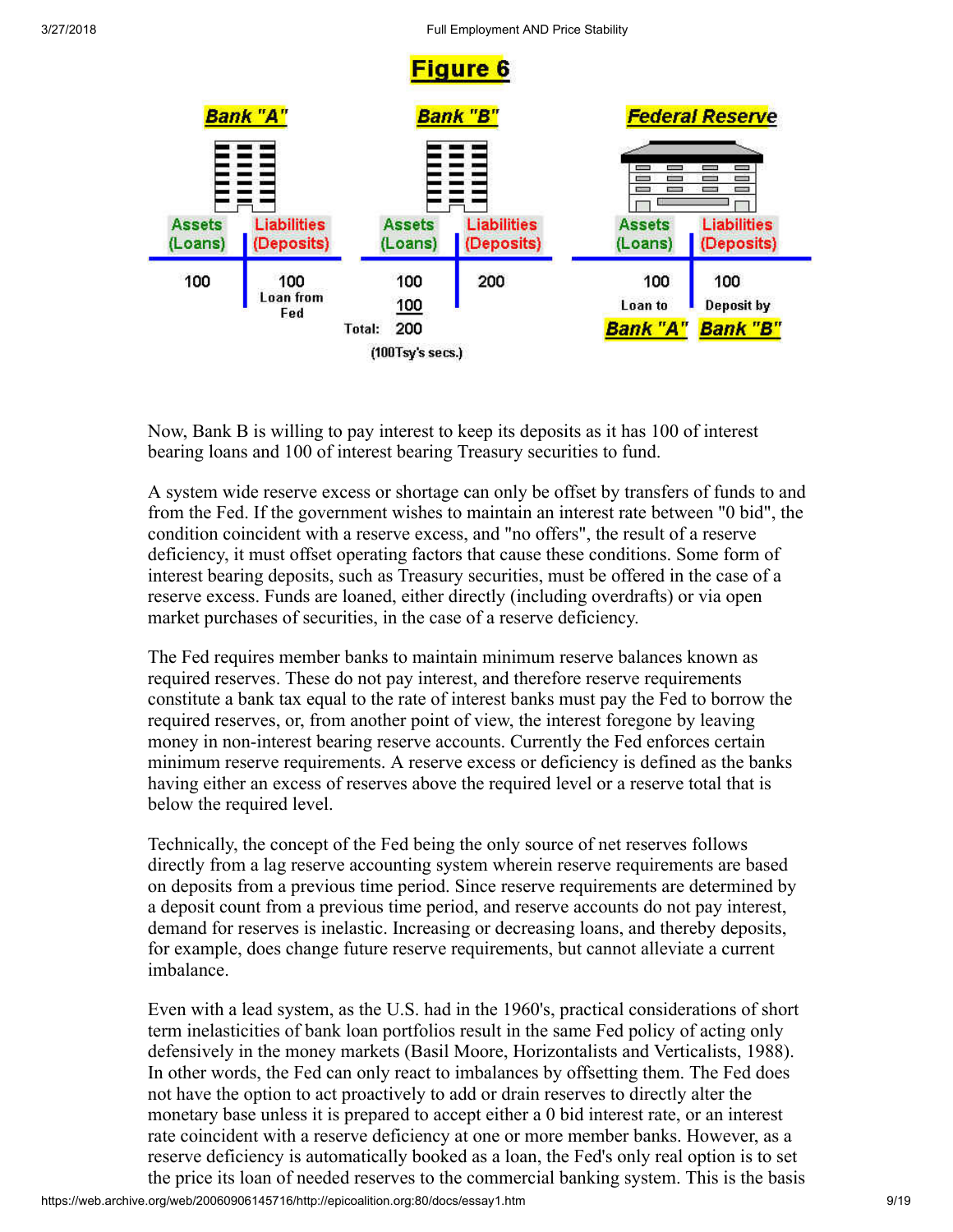of the concept of endogenous money, the major theme of Post Keynesian monetary thought. (Pkmt survey, Cottrell, pkt archives)

Treasury securities, therefore, function not to fund expenditures, but to provide an interest bearing deposit for non-interest bearing excess reserve deposits. The sale of Treasury securities supports the overnight interest rate determined exogenously by the Fed. Deficit spending without security sales from the Treasury or the Fed would create a reserve excess and result in a "0 bid" for overnight deposits. The economic difference between the government issuing securities and not issuing securities is the economic difference between a '0 bid" short term interest rate and some positive short-term rate of interest. Consequently, the offering of government debt to the private sector coincident with deficit spending is a necessary condition for the government to maintain a positive overnight interest rate.

The same logic applies to the physical printing of money. If currency is printed and spent by the government in excess of the private sector's desire to hold cash, the holders of this excess cash will be unable to find any interest paying depositories for their cash if the government does not sell securities or offer other interest bearing deposits. A "0 bid" short-term interest rate would prevail.

Without the understanding that the dollars used to purchase government securities would otherwise reside overnight in non-interest bearing reserve accounts, fears such as 'roll over risk' (problems relating to possibility of the government issuing new bonds to replace maturing bonds, and not finding any borrowers) and financial 'crowding out' (the notion that sales of government bonds use up money that would have been available for other borrowers) can surface and block fiscal policy options that include increased deficit spending.

### Exogenous Pricing: A Basic Case of Monopoly

The current monetary system is a classic monopoly with the traditional analysis of monopoly sufficient to describe all aspects. The government is the monopoly issuer of the dollars needed by the private sector to pay taxes. Spending by the Treasury and spending by the Fed when it performs offsetting open market operations, as well as direct lending by the Fed supply the private sector with the needed dollars. In all cases, the private sector exchanges assets, goods, or services to the govt., the monopoly supplier, in exchange for dollars ultimately needed for payment of taxes.

The government has the same pricing options with its money of any monopoly supplier of an absolute necessity. An analogy can be drawn, for example, with an electric utility monopoly although taxes give the currency monopolist a tool to regulate demand that the electric utility monopolist does not have.

How does the monopolist price his product? There are two options:

- 1. Set price, p, and let quantity, q, float, or
- 2. Set q and let p float.

The first option is generally preferred, with a gold standard or the proposed ELR program two examples of using the first option.

However, the government is currently employing the second option. It sets a budget that determines q (spending), and lets the market determine p (price level) as all purchases are made at market prices. If the monopolist decides to set q, and let the market decide p, it must constrain q so that demand exceeds q, or, for all practical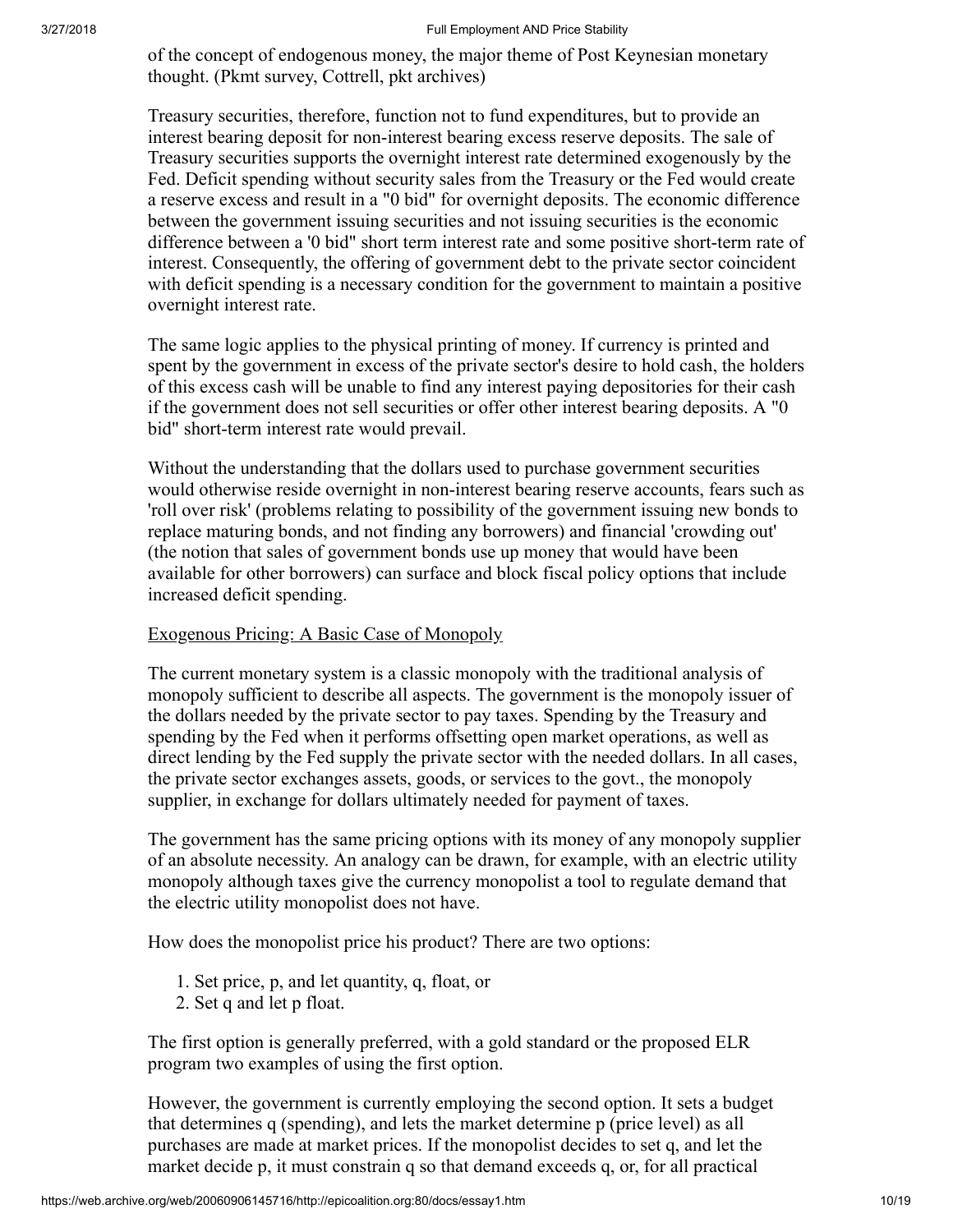purposes, the price of its product will fall towards 0. Government constraint of q to control p means using continuous unemployment and excess capacity to maintain price stability. Surely this would never be considered a viable option in running an electric utility monopoly, for example.

A gold standard uses the monopolist's alternative of setting p, in this case the price of gold, and letting q, the quantity of government spending and lending, float. Taxes create demand for the currency. The government sets a price at which it will buy and sell gold, and makes all other purchases at market prices. It is then fiscally and monetarily constrained to a policy that spends little enough on non-gold items, and adjusts interest rates, to maintain a desired buffer stock of gold. The government must limit its nongold spending to less than the demand for the currency created by taxation, so the excess demand for the currency is evidenced by gold sales to the government. Excessive non-gold spending results in gold sales to the private sector. As long as the buffer stock and legal convertibility are in place, the price of gold set by the government is the currency's value. All other prices float at market levels and reflect nominal value relative to the set price of gold.

Microeconomic theory details the logic, which concludes that a monopolist, controlling an absolute necessity, sets price, one way or another. The ELR proposal uses the option of setting one price, the ELR wage, paying market prices for other purchases, and letting the total quantity of government spending be market determined.

With a gold standard, gold can always be considered fully employed as gold can always be sold to the government at the fixed price. Likewise, with an ELR policy, labor can always find a buyer.

# The Paradigm Constraint

In no case must the government fund itself in dollars. Spending is limited by what is offered for sale, not by revenues. Taxes function to create a need for dollars, so the government can use dollars to purchase real goods and services. Borrowing functions to allow excess dollars created by deficit spending to earn a positive rate of interest. Deficits pose no funding risk since borrowing need take place only after spending, and only to support and maintain a desired interest rate. Interest rates and prices are subject to exogenous control by the issuer of the currency.

There is no evidence that government understands this paradigm. Government budgeting assumes the paradigm that dollars must be raised through taxing or borrowing to fund expenditures at market prices. The monopolist (the government) has decided to let market forces price its product (dollars). Therefore it must constrain the quantity of spending to maintain sufficient unemployment and excess capacity to prevent a decline in the value of its product (inflation).

## **Unemployment**

Unemployment is defined as idle labor offered for sale with no buyers at that price. It will occur when the private sector, in aggregate, desires to work and earn the monetary unit of account, but doesn't desire to spend all it would earn if fully employed.

Post-Keynesian monetary theory reveals the essence of involuntary unemployment. Its term 'radical endogeneity' asserts all deposits are the accounting records of loans, and deposit money exists only in conjunction with outstanding bank loans. If, therefore, in the private sector one agent wishes to increase his holdings of net financial assets,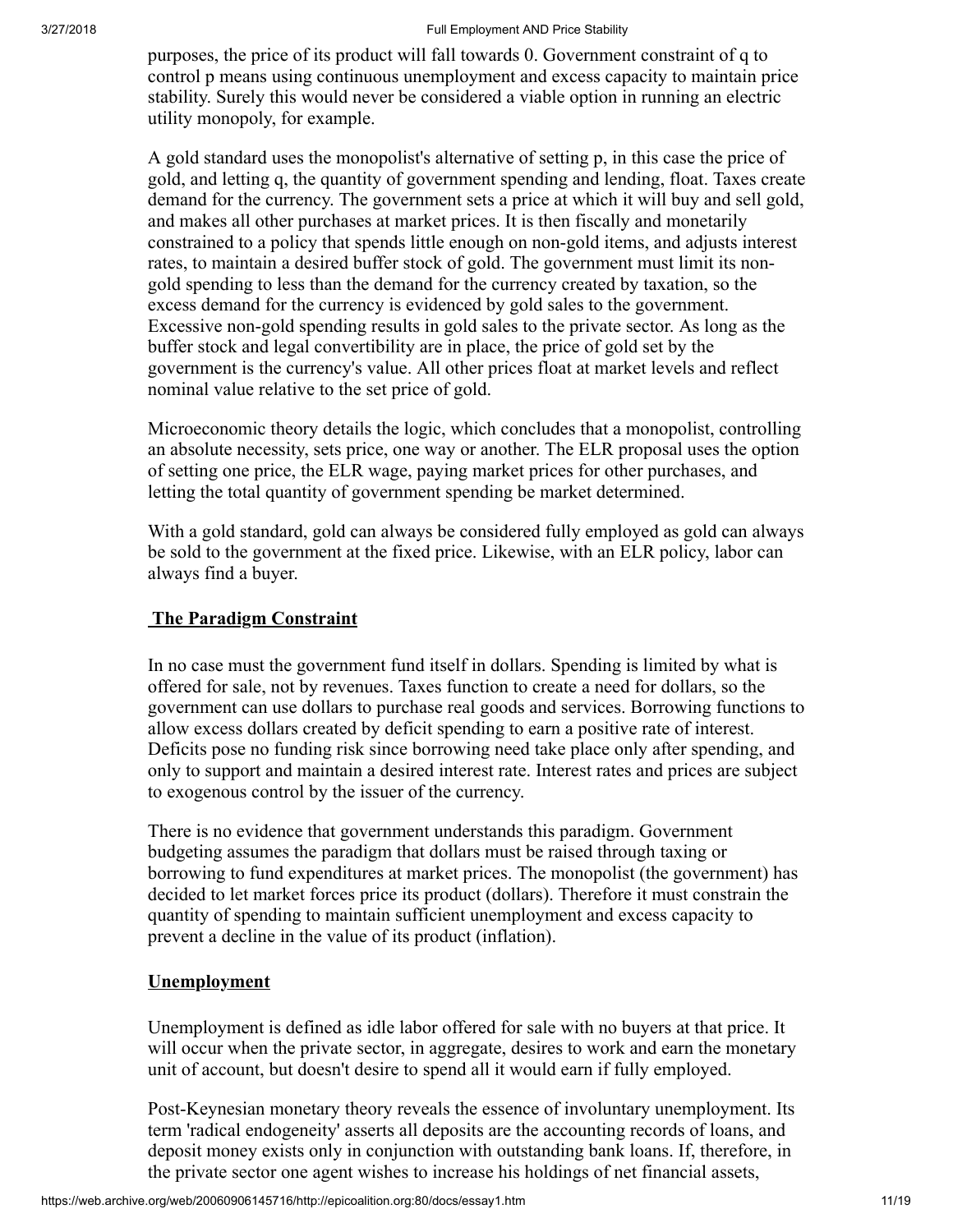H(nfa), this desire can only be satisfied by the reduction of another agent's holdings of H(nfa). An agent's net financial assets are reduced whenever either the agent increases its outstanding debt, or reduces its stock of financial assets. Net financial assets are increased by paying down debt or by increasing the current stock. In the absence of financial intervention by the government, if one agent desires employment in order to increase his holdings of financial assets, another must decide to reduce his net financial assets for a transaction to take place. If no agent is willing to reduce his net financial assets, the desired sale of labor does not occur. This is defined as involuntary unemployment.

The national accounting double entry bookkeeping system is always in balance. Entries on one side of the ledger must be accounted for with offsetting entries on the other. Investment, for example, is accounted for as savings in national income accounting, so, by definition, total investment will always equal total savings. Government deficit spending is classified as government dissaving, and the offsetting accounting entry is an increase in net private sector nominal savings. Thus, whenever the government engages in deficit spending, aggregate private sector  $H(nfa)$  is increased, with  $H(nfa)$  including offshore holdings of dollar denominated assets. Furthermore, the level of government deficit spending determines private sector H(nfa). Should the private sector desire to increase its H(nfa), this desire can be satisfied only by an increase in government deficit spending.

Unemployment can therefore be summarized as follows:

# *Involuntary unemployment is evidence that the desired H(nfa) of the private sector exceeds the actual H(nfa) allowed by government fiscal policy.*

To be blunt, involuntary unemployment exists because the federal budget deficit is too small.

Furthermore, if an agent wants to sell any real goods, and thereby increase his H(nfa), this too can only be accommodated by another agent decreasing his H(nfa). If the desired H(nfa) is greater than the actual H(nfa), the evidence is involuntary inventory accumulation and a contractionary bias.

# H(nfa), Aggregate Demand, and Aggregate Supply

The understanding that unemployment is evidence of the government deficit being too small is consistent with the standard concept of aggregate supply and demand. Aggregate demand is the sum of all expenditures, and aggregate supply is the sum of all goods and services offered for sale. It can then be stated that if the private sector wanted to use some of its full employment income obtained by selling real goods and services to be held as H(nfa), the evidence is some combination of involuntary inventory accumulation and involuntary unemployment. Involuntary unemployment is thus traced to a desired H(nfa) that exceeds actual H(nfa).

The aggregate supply and demand approach allows changes of desired H(nfa) to be expressed either as a change in aggregate demand or a change in aggregate supply. The H(nfa) approach focuses only on the control variable-desired H(nfa)- regardless of whether it is aggregate supply or aggregate demand that is excessive or deficient. In fact, it may always be impossible to distinguish a shortfall in aggregate demand from an excess aggregate supply, rendering the distinction unnecessary.

# The \$12,500 Price Constrained Incomes Policy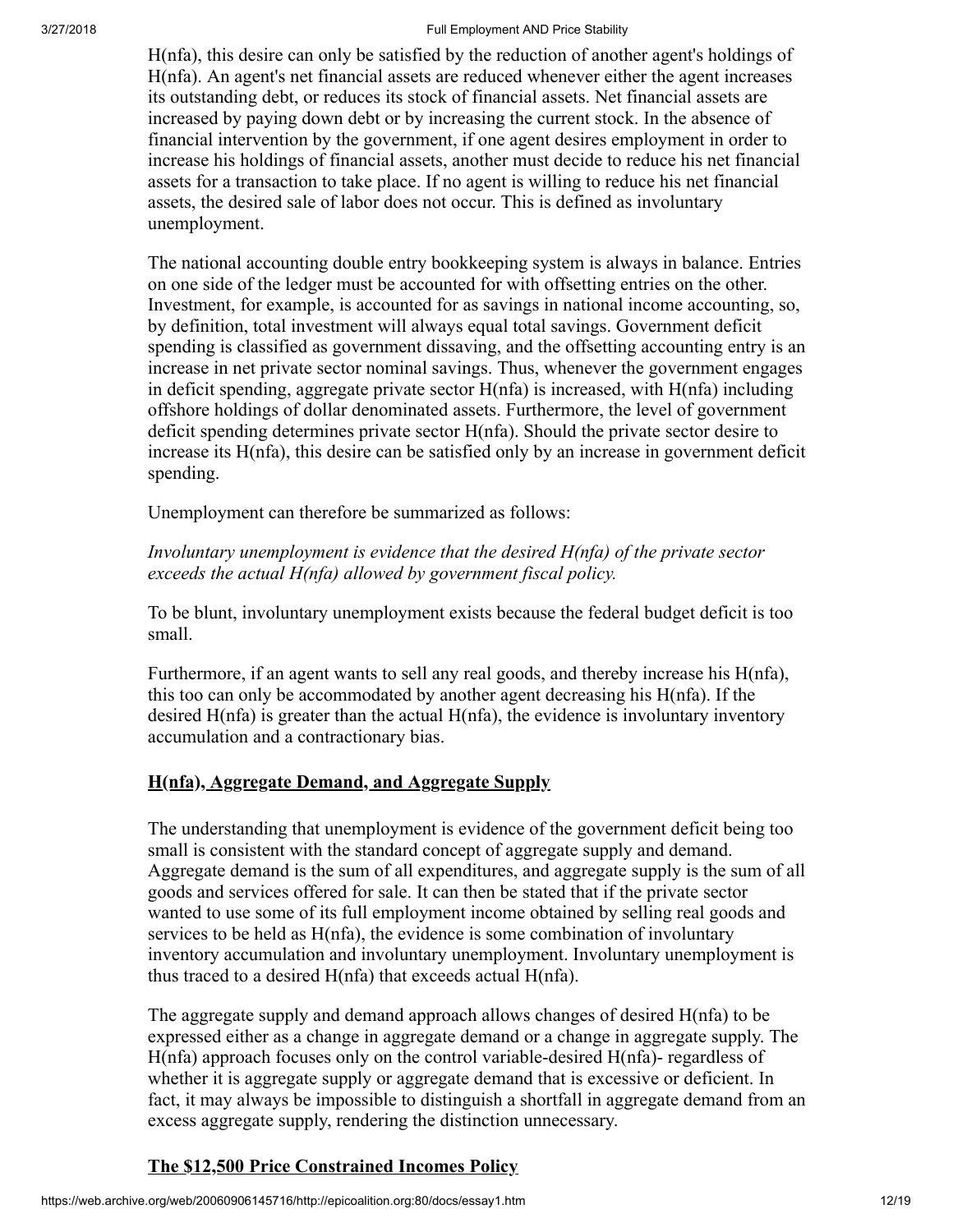The proposed ELR policy and its version of full employment and price stability are a logical extension of the correct paradigm of a tax driven currency. Since the private sector needs the government's spending to pay taxes, government constraint of the size of the ELR wage, rather than constraint of the quantity of dollars it spends, results in a form of price stability. H(nfa) can be determined directly by the private sector as it decides the total quantity of ELR labor it sells to the public sector. The government sets the ELR wage and lets the market allocate all other resources accordingly. This is the same process that determines relative value under a gold standard. Under the ELR proposal, the government adjusts fiscal and monetary policy to maintain the ELR pool much the same way that a government adjusts fiscal and monetary policy to maintain a buffer stock of gold with a gold standard.

Price stability under an ELR policy is similar to that under an incomes policy. With an incomes policy, however, a budget is still targeted, so it is unlikely that actual H(nfa) will match desired H(nfa). Too small a deficit will result in unemployment. Too large a deficit will be inflationary and 1) reduce the relative standard of living of those subject to the incomes policy, 2) introduce incentives for violating the wage and productivity laws, and 3) in general, create an emotionally charged social debate that results in a series of politically determined solutions.

The ELR proposal establishes a minimum wage standard, as the government is willing to employ anyone at the ELR wage. It also provides a brake on private sector wage increases that are not related to productivity increases, as employers have a pool of government ELR workers from which they can draw. Also, employees recognize that ELR workers may replace them, though the cost to the employer will depend on the qualifications and training necessary to perform the task the employer desires. In this way, a nominal wage scale emerges. The value of the currency is the ELR wage, since that is what the government, the monopoly supplier of its money, has decided it will pay. Other wages are subject to market forces.

The initial ELR wage can be set at any level as market forces will align all other wages and prices. To minimize disruption, an initial ELR wage should be one that is not so high as to draw workers away from the private sector, and not so low as to require a general deflation to bring actual H(nfa) in line with desired H(nfa). For example, if the ELR wage were set high enough to attract workers from the private sector, a one-time adjustment would take place. Net government spending would rise as the ELR workers were added to the government payroll. Private sector output would decline as workers left their jobs, and private sector income would rise from the higher paying ELR jobs. Businesses would then have to pay more, both to replace lost workers and to retain their other workers. Prices would rise as both costs and incomes were being pushed up. The converse holds if the ELR wage is set too low. This would be evidenced by a slowdown in sales as private sector income was insufficient to realize a desired H(nfa) and purchase the output of business. Increasing inventories would lead to layoffs and downward pressure on the price of labor. Eventually, more workers would find their way to ELR jobs and government spending would rise. At some point prices would stabilize in line with the ELR wage. \$12,500 per year was selected as the ELR wage for this proposal. This is a bit higher than the current minimum wage and might result in a small one time upward adjustment in the price level. My bias was to err slightly on the high side, rather than risk an initial deflation.

Under the ELR program, changes in desired H(nfa) result in, and are evidenced by, equal changes in actual  $H(nfa)$ . For example, if the private sector desire for  $H(nfa)$ increases, involuntary unemployment that would occur in the absence of an ELR policy will, instead, result in additional labor being sold to the government for \$12,500 per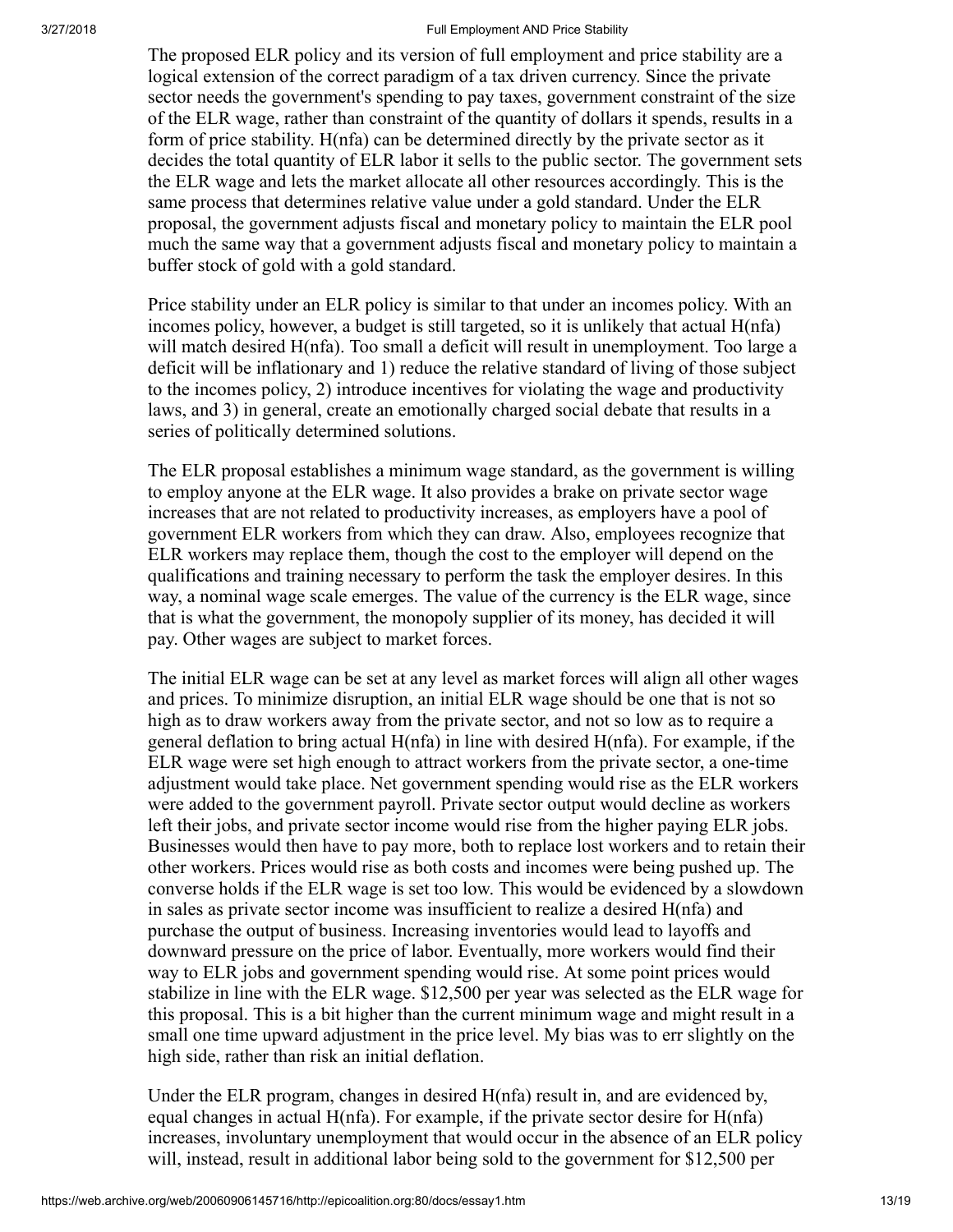year. This increases government spending and the deficit, allowing actual H(nfa) to increase to the level desired by the private sector. In other words, if the deficit increases by \$50 billion, that number, by definition, matches the private sector's desire to net save financial assets. The currency, meanwhile, remains defined by the labor that can be purchased for \$12,500. Furthermore, not providing the desired H(nfa), and letting unemployment remain at current levels, would define a deflationary and contractionary bias.

Conversely, if desired H(nfa) decreases, perhaps due to increased non-ELR government spending or behavioral changes in the private sector, an opposite bias is introduced. The government will begin to lose its \$12,500 workers to higher paying jobs in the private sector. This reduces government spending. It could also increase tax liabilities, further reducing net spending. H(nfa) is thereby reduced, until it matches the H(nfa) desired by the private sector. If fiscal policy is such that all of the \$12,500 government workers are hired by the private sector, then the market price of ELR labor has risen beyond \$12,500, and the currency has been redefined downward accordingly. It is the equivalent of the government losing its buffer stock of gold under a gold standard. Additionally, unlike gold, non-homogeneous labor means that as the pool of ELR workers shrinks, the remaining ELR workers would be increasingly less valuable to the private sector, and the currency may begin to get redefined downward at an increasing rate. Indeed, if the remaining ELR workers have no value to the private sector, continued shrinkage of the ELR pool may be impossible, and government spending increases or tax cuts designed to reduce the size of the ELR pool might result only in a devaluation of the currency. To regain control of prices, the government could act to offset the reduced desired private sector H(nfa) directly and restore the ELR pool to a desired level by cutting spending or raising taxes. It could also attempt to indirectly raise desired H(nfa), by changing interest rates; introducing tax advantaged savings plans, etc. Such efforts would be designed to trigger a deflationary private sector slowdown that would result in a reduced demand for private sector workers above the \$12,500 ELR wage, and workers finding their way back to the \$12,500 ELR payroll. If this were deemed too disruptive, the same fiscal constraint could be matched with an increase of the ELR wage, say, to \$15,000 per year. This would redefine the currency downward to that level- presumably the perceived market level that wages had gone to at that time. Prices would stabilize around the new benchmark as desired H(nfa) and actual H(nfa) correspond to a desired buffer stock of \$15,000 ELR workers. The question of the appropriate size of this pool of workers would be somewhat analogous to the current debate over the current natural rate of unemployment.

The ELR can be considered a labor standard policy that continuously defines the value of a dollar by the quality of ELR labor that can be hired at a given price. Since labor is not homogeneous, the value of the dollar will, by definition, fluctuate with the quality of the labor that \$12,500 purchases. This carries an implied cyclical tendency towards increasing money value during periods of private sector increases in desired H(nfa), and vice versa. For example, layoffs in the private sector would result in additional \$12,500 government workers of higher quality than the existing pool. This would enhance the investment environment for foreigners as well as domestics, as better workers could be hired for the same nominal wage. Also, any increase in the attractiveness of the ELR pool, such as a higher level of education, would both increase the purchasing power of the currency and increase the value of the currency in the foreign exchange markets. A well thought out ELR plan would include a well-organized program to educate, upgrade skills, and make productive use of ELR workers.

This type of fluctuation of the quality of the labor available for \$12,500 technically constitutes price instability, as the currency is being constantly redefined at the margin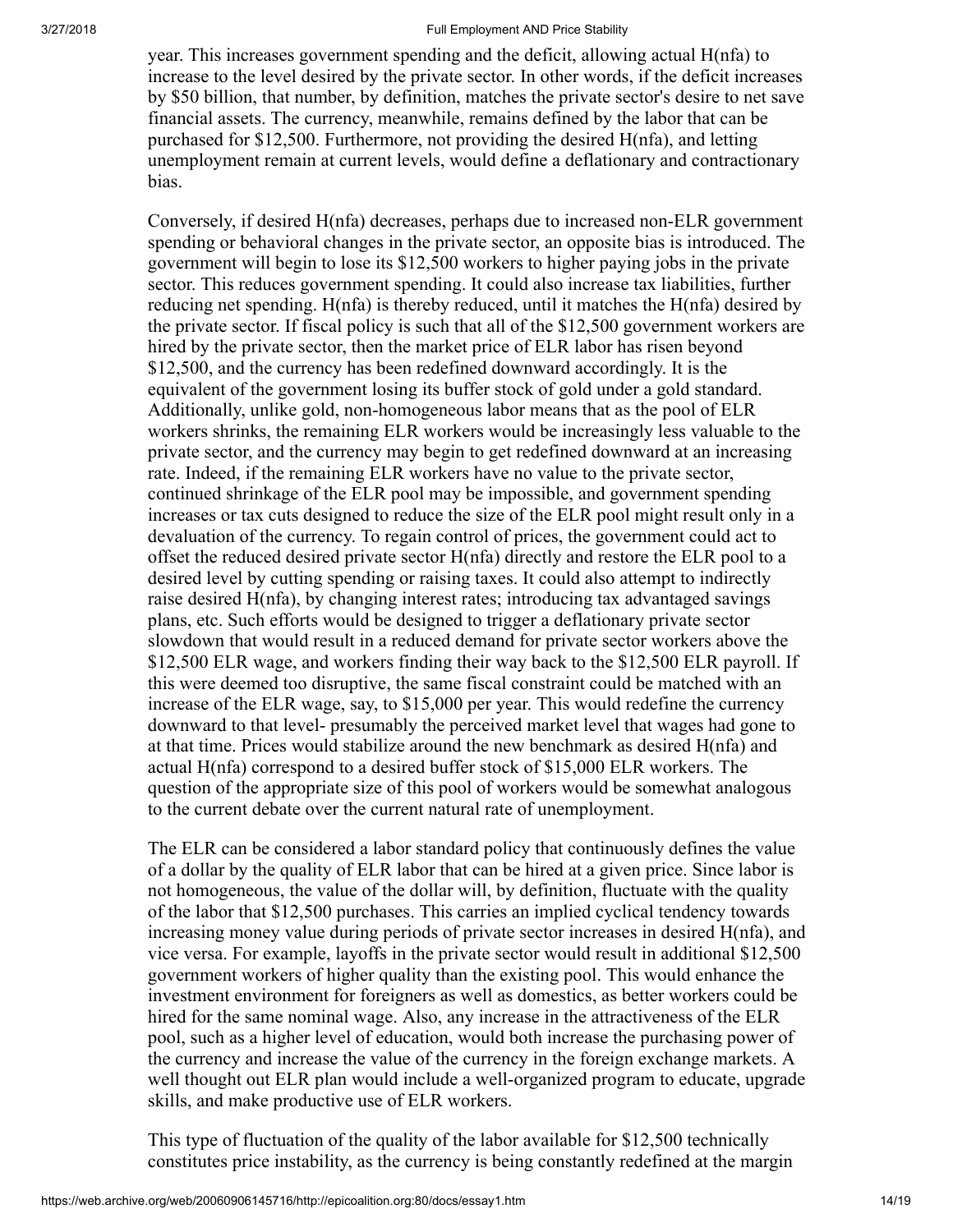by the quality of the best worker in the pool. This does not, however, necessarily represent an increase in price volatility of goods and services over the current system which uses a pool of unemployed, i.e., the concept of a natural rate of unemployment, to stabilize prices. Nor does it imply that the resulting price instability due, for example, to an increase in the general level of education, is undesirable.

Defining the dollar by the ELR labor that can be purchased at the margin does not mean all prices will be constant forever. To the contrary, all other prices, including asset prices, will be constantly changing as the market allocates via price. Only one price, the ELR wage, has been used to define the currency. All other prices result as the forces of supply and demand settle on nominal prices that reflect a value relative to the ELR wage and continuous full employment.

Most proposed incomes policies extend government regulation into the private sector, requiring, for example, documentation that wage increases not exceed productivity increases. The proposed ELR program, however, recognizes that it is only necessary to constrain the prices the government, itself, pays. By allowing the private sector to realize desired H(nfa) through the market process, market forces will link wages to productivity. For example, an available-for-hire pool of ELR workers means private sector employers will not be forced by shortages of unskilled labor to increase wages. More productive employees will be able to command a higher wage, though general productivity increases by business will not result in higher wages if a given job can be performed equally well by a \$12,500 ELR worker.

This program does not necessarily defeat the real business or inventory cycle. It does use the proposed \$12,500 public service job to absorb fluctuations of private sector employment, allowing the private sector to achieve its desired H(nfa) on a continuous basis. This neutralizes any monetary system bias implied currently by a government policy that does not allow actual H(nfa) to match desired H(nfa).

## ELR V.S. Unemployment Compensation

The value of a currency is determined by what the government demands the private sector must do or sell to obtain it. Unemployment compensation is payment for not working. If everyone could simply stay home and collect a government check, not be stigmatized, and thereby obtain all currency necessary to pay all taxes due, the currency would have no value. Therefore, under current policy unemployment compensation must be limited, temporary, and an insufficient source of revenue for the private sector to meet its tax obligations and desired H(nfa).

The ELR program, on the other hand, requires the employee, at a minimum, to sell his time. The ELR program therefore need not be limited, as the currency will maintain its value regardless of the quantity of ELR spending. The value of the currency will equal the effort necessary to earn the ELR wage.

## Past Attempts at Government Sponsored Full Employment

With a private sector desire for H(nfa), and a government that fails to run a deficit large enough to accommodate that desire, the corresponding unemployment can be severe. It may eventually be reduced by a reduction in desired H(nfa) because of lower interest rates, or, as some contend, by falling wages. However, the time necessary to test this hypothesis is usually beyond human tolerance, and the pragmatic view of government employment arises.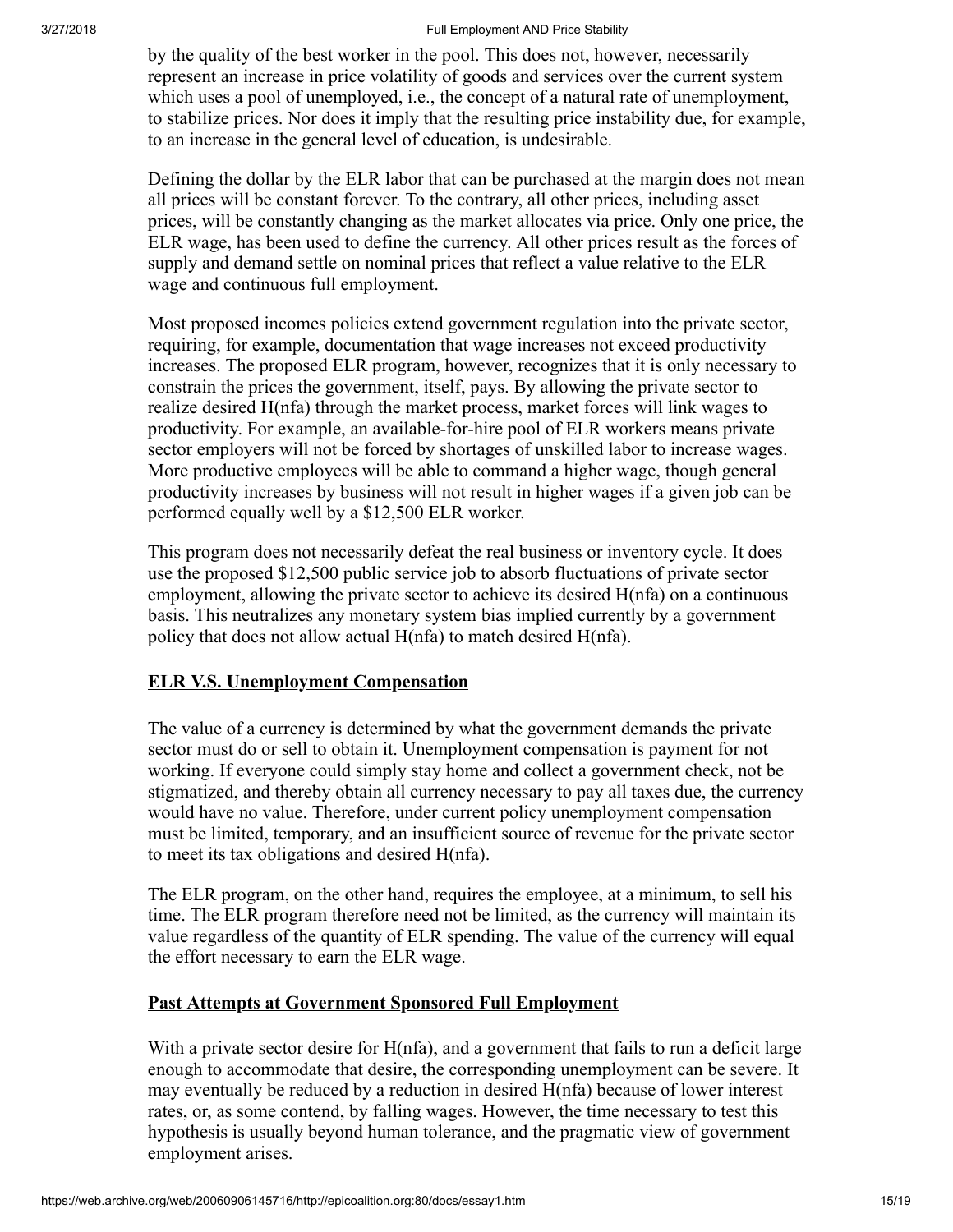For example, from 1931 to 1941 unemployment averaged well over 10% - the definition of a depression. It hit a high of 24.9% in 1933, and was still 14.6% as late as 1940. GNP reached a high of \$203.6 (billions of 1958 dollars) in 1929; fell to a low of \$141.5 in 1933, and by 1939, had crept up only to \$209.4. Low interest rates were not enough to decrease desired H(nfa). Short term Treasury securities reached a high of just over 5% in May of 1929, were cut to the mid 3% range in November 1929 following the stock market crash, and were as low as about 0.5% by September 1931. Rates were increased to about 2.5% until May of 1932, and then remained well under 1% until 1948. Continuous low interest rates also did not seem to result in run-away asset prices. The Dow equity index price did not recover to its 1929 highs until 1958, the 1927 highs were not reached until 1946, and the low of 1930 was not surpassed until 1936.

In 1933, after several years of undesirable unemployment and depressed GNP, the Public Works Administration, the first public works program, was enacted. It was followed by the WPA in 1935. It is noteworthy that these programs did not come about until after several years of troubling unemployment, and fell short of solving the unemployment crisis and ending the depression. Work relief never reached more than 40% of the unemployed, and only 3 million of the 9 million unemployed participated in the WPA. The reason these programs were constrained was the reluctance to engage in government deficit spending. During the 1930's, in spite of the high unemployment and depressed growth, budget balancing was never far from the forefront of political purpose. Belief in a balanced budget prevented government relief programs from ending the depression, and when Roosevelt honored his 1936 campaign pledge to balance the budget in 1937, the economy suffered a major setback with unemployment jumping back to 19.1% from a seven year low of 14.3%. Public works programs that were 'paid for' by other spending cuts or by tax increases could not reduce unemployment as there was never enough net government spending to accommodate desired H(nfa). The largest deficit of the 1930's was 5.9% of GNP in 1934, and it was down to 0.1% of GNP by 1938. The U.S. was on a gold standard, and policy had to include managing the national gold supply. This led to various extremes such as suspending domestic convertibility in 1934, and making it illegal for domestics to own gold, as well as strong support for balancing the federal budget.

During WWII, a radically different approach was initiated. Government spending exceeded tax collections in 1942, 1943,1944, and 1945 by 14.5%, 31.1%, 23.6%, and 22.4% of GNP respectively. Unemployment was under 2% by 1943, and output increased from \$209.4 (billions of 1958 dollars) to \$337.1 by 1943. Prices were fixed, and government planning agents from the Office of Price Administration enacted rationing. Great effort was taken to ensure that rationing was perceived as equitable ensuring public support for the program. Patriotism kept Americans from black markets that may have otherwise drained resources needed for the war effort, and patriotism also became associated with nominal savings. The idea was to get desired H(nfa) up to the level of deficit spending in a low interest rate environment. In other words, hoarding of dollar denominated financial assets via government bond purchases was encouraged, allowing the government to purchase up to 60% of the real output without price competition from consumers. The desire of the American public to earn money and not spend it, which caused the unemployment of the previous decade, now dovetailed well with the public sector demands for war production, and unemployment was, for all practical purposes, eliminated.

# **Foreign Trade**

Transactions of real goods and services between those within the geographical confines of the U.S. and anyone outside the U.S. are generally defined as foreign trade. Exports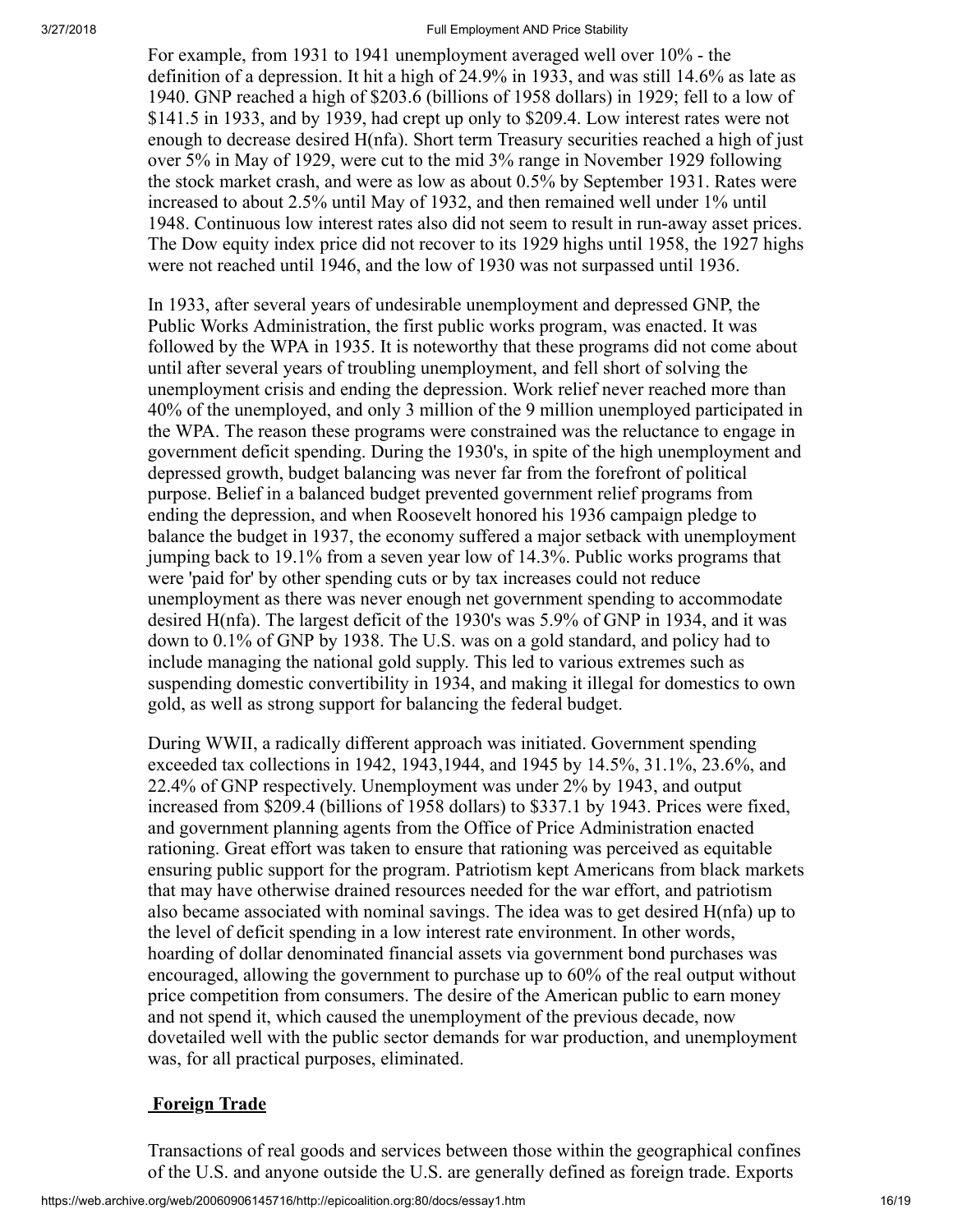are real goods and services leaving the country, and imports are real goods and services entering the country. By standard definition, exports are a real cost, and imports are a real benefit. Exports can be considered the cost of imports. Financial transactions are accounting information, and not considered as imports or exports.

The chronic U.S. trade deficit, for example, means the dollar price of imports continually exceeds the dollar price of exports. This puts increasing numbers of dollars in the hands of non-U.S. residents who have decided to hold dollar denominated financial assets rather than use their dollars to buy U.S. goods. This is an identity, for, if they did buy U.S. goods, there would not be a trade deficit. As holders of dollar denominated financial assets, they are net nominal savers, much like any domestic holder of dollar denominated financial assets. For purposes of this analysis, foreign dollar denominated financial holdings are considered part of H(nfa).

Currently, most of the world allows currencies to trade freely. Occasionally the major central banks will intervene in the foreign exchange markets, and buy or sell one currency versus another for a variety of reasons and motivations. However, most central banks are not legally bound to guarantee convertibility of their home currency to another currency at predetermined rates. Exceptions include a few currency board systems as Argentina and Hong Kong. Should a foreign holder of dollar denominated financial assets desire to switch to another currency, he must find, in the market place, another agent who wishes to be his counter party. If a transaction does occur, the dollar denominated financial assets will change hands but not increase or diminish. The exchange rate will likely fluctuate, but the quantity of dollar denominated financial assets remains unchanged. Dollar H(nfa) is not changed by foreign exchange transactions that do not involve the Federal Reserve acting for its own account.

The desired H(nfa) of the foreign sector is a factor since it is part of the total desired H(nfa). A declining dollar in the foreign exchange markets becomes indicative, again by definition, of decreasing desired H(nfa) of the foreign sector agents, and vice versa. The number of \$12,500 public service employees under the ELR employment proposal will fluctuate with changes in the desired H(nfa) of the foreign sector as well as the domestic sector. It is total desired H(nfa) that controls the number of these public service workers. Increased government deficits that arise when the pool of \$12,500 ELR workers increases always match the desired H(nfa) of the entire non-government sector. The dollar remains defined by the available workers, so changes in the value of the dollar in the foreign exchange markets must be a function of the quality of the ELR labor available for \$12,500 and the changing value of the other currency.

This understanding allows policy makers the option of taking advantage of the benefits of being a net importer. For example, an increase in net imports that results in the loss of private domestic employment will immediately result in an increase in the number of government \$12,500 workers. This increases government spending (and the budget deficit) which may result in other industries hiring workers away from the government. If the pool of \$12,500 ELR workers is deemed by the electorate to be too large, taxes can be cut or public spending increased until the number drops to the desired level. The public would associate higher trade deficits with an increasing standard of living, lower taxes, and other such benefits.

A fixed exchange rate would present problems similar the gold standard since the gold standard is, for all practical purposes, a fixed exchange rate system. If the Federal Reserve was committed to convert dollars to other currencies, a larger budget deficit or trade deficit could result in the rapid depletion of the Fed's foreign currency reserves, forcing the suspension of convertibility and a return to a market system.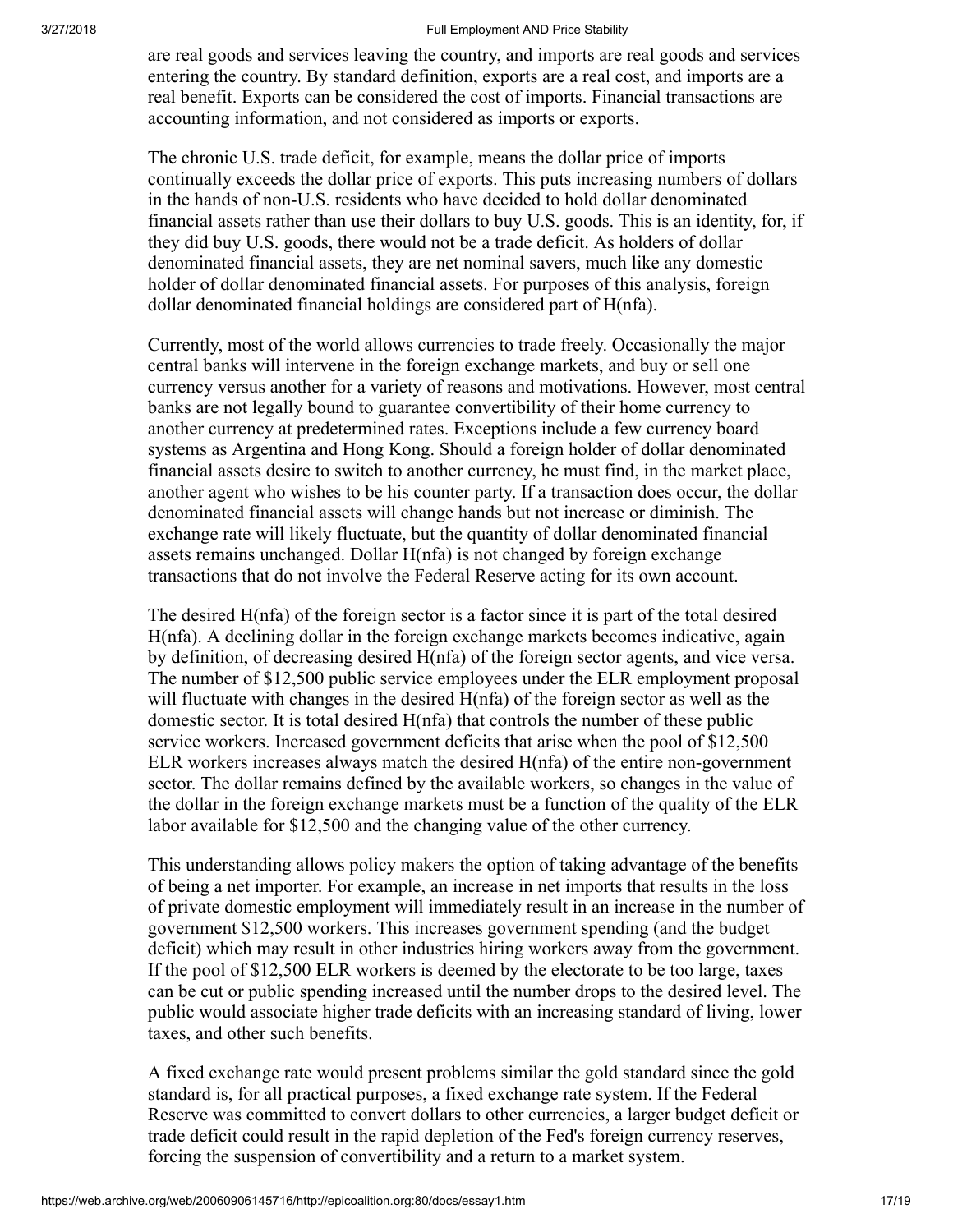### Interest Rates and Employment

Anyone who lives entirely on his interest income may otherwise need employment. Such rentiers have removed themselves from the labor force. To the extent that higher real rates increase the rentier population, potential output is reduced. Furthermore, those left working are, in real terms, supporting those living on interest income

The concept of scarce jobs has led to a variety of programs designed to reduce the work force to limit unemployment. These include child labor laws, education for veterans, aid for single mothers, and even social security. These programs were ultimately unsuccessful at reducing unemployment, no matter how many potential participants they eliminated, as a given percentage of unemployed became a tool to limit price and wage increases. The real result of reducing the labor force is reduced output.

Lower real interest rates will tend to keep more individuals in need of employment. Combined with a well run ELR policy, low rates should increase output dramatically with much of the increased output being investment. It may be possible, for example, to repair, rebuild, enhance and maintain the public infrastructure without a decrease in private consumption from current levels.

## **Conclusion**

It is widely assumed that deficit spending to hire unemployed workers carries at least two risks- inflation and funding. The inflation risk comes from the failure to understand exogenous pricing. It is feared that deficit spending will cause an implied upward bias on labor costs from both the aggregate demand created by the deficit spending, and the elimination of the competition of the unemployed for available jobs. The result is an anti-inflation policy that requires excess capacity in the private sector to keep market prices from rising. This includes the need to maintain a pool of unemployed to discourage wages from rising. The second perceived risk, funding, comes from the widely held misconception that the government must be able to fund itself to carry on spending. The government is, therefore, concerned not only with how the market will receive the debt it believes it needs to sell in order to fund itself, but also concerned that there may be a market determined funding limit. Until these perceptions change, a pool of unemployed workers will be necessary to contain inflation, and deficit spending will be resisted.

The Keynesian mainstream proposes ending unemployment by increasing aggregate demand through low interest rates and increased deficit spending. To offset the inflation risk inherent in this policy many Keynesians propose various government legislated incomes policies. These require the direct government regulation of private sector wages, usually attempting to link wages with productivity. This has been rejected by the electorate, who seem to prefer the excess capacity approach to price stability.

The proposed ELR program recognizes that the government is a monopoly supplier of its currency. Price is set through the ELR wage, which defines the purchasing power of the currency. Further recognized is that deficit spending poses no financial solvency risk to the government.

The government, as employer of last resort, is not a new concept. What prevented such policies from being viable and sustainable in the past - the gold standard and other fixed exchange rate policies- are long gone. We currently have a monetary system that can accommodate both full employment and price stability on a permanent basis.